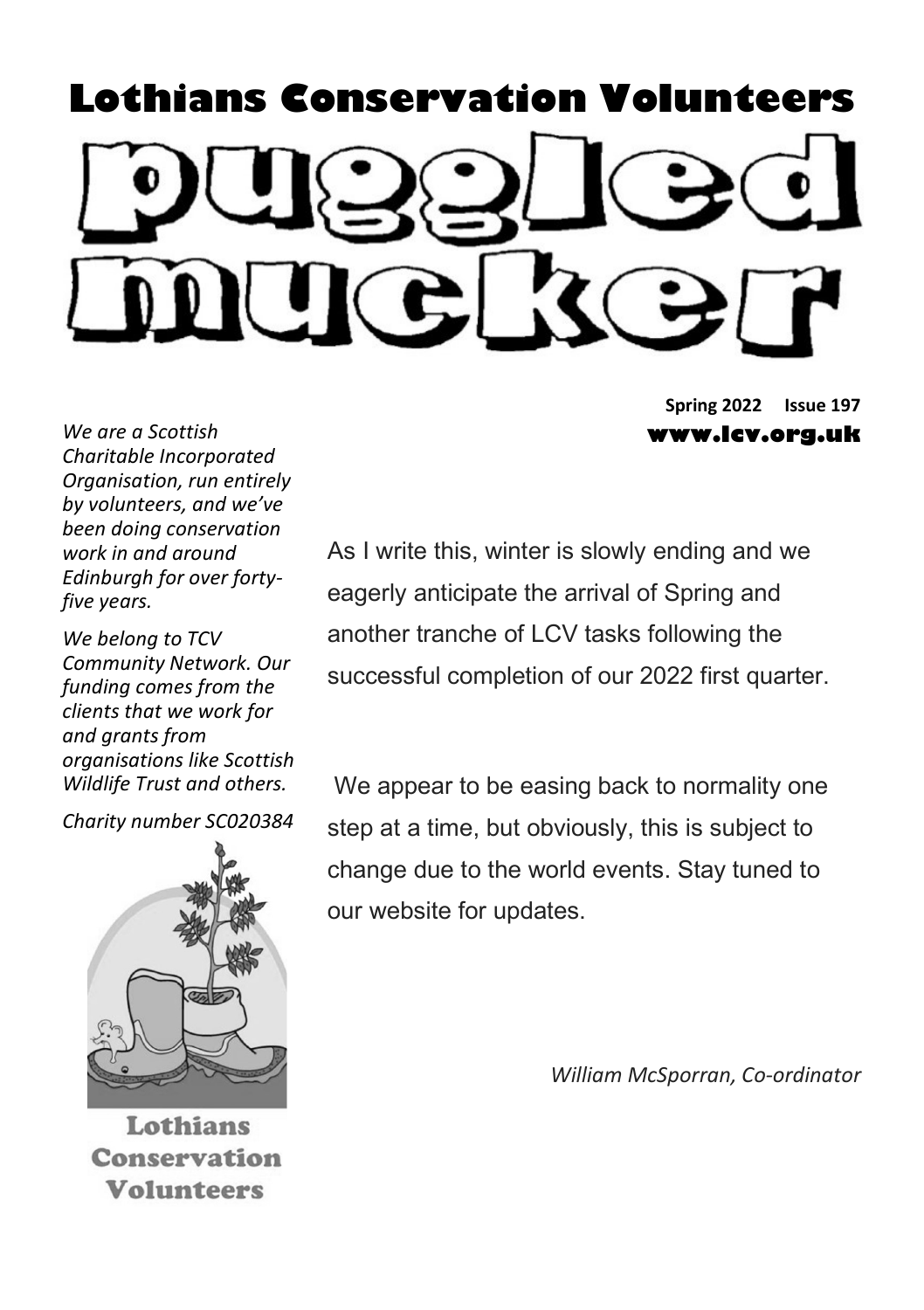## How to book and what to bring

#### Saturday and Sunday Tasks

We meet on the north side of St Andrew Square at 9.30am prompt – look out for our white minibus. We normally aim to return around 5.30pm. Bring a woolly hat, waterproofs, a packed lunch and boots or wellies — steel toe caps are recommended. If you have your own work gloves you might want to bring them, though we do have gloves that anyone can borrow. Pack plenty of drinking water and wear warm clothes. Tea, coffee and biscuits will be provided.

Transport is free: phone Debbie, our Transport Secretary, by the Friday evening before the task to book your seat so that we know how many tools to take and don't go without you. Early booking is recommended. We only have twelve seats in the bus, so please do come if you've booked or others will miss out. If the bus is full, or if it's easier for you, you can meet us at the task site, but please inform Debbie so we can confirm the meeting point and arrival time with you. We don't cancel if it's raining. Age limits: Under 16s must be accompanied by a responsible adult and cannot travel in our minibus. We ask under 18s to please tell us your age when booking. Please ensure that your tetanus vaccination is up to date.

#### Residential Tasks

Residentials are great fun and they allow LCV to undertake larger tasks further away from Edinburgh. They involve a weekend away to work on the Saturday and Sunday. We leave on Friday night and usually take in a chip shop on the way. We get back to Edinburgh on Sunday evening.

Regardless of the time of year, bring a complete change of clothing so that you can get out of your work clothes in the evening. Remember that the weather can be very changeable, so bring a warm jumper and hat and above all don't forget a waterproof jacket and trousers and sturdy footwear. A water bottle is recommended. Unless otherwise indicated you'll probably need to take a sleeping bag and, if sleeping on the floor, a Karrimat or air-bed.

On residential tasks, breakfasts, lunches and the evening meal are organised by a volunteer. Everyone helps to prepare the food. The fare is usually vegetarian and there is plenty of it. Food for a weekend usually works out at £8 to £10 each. Pickup is from St Andrew Square at 7.30pm on Friday, unless otherwise stated. If you want to go on a residential task, please book with Debbie, our Transport Secretary. Bookings will be accepted for weekend residential tasks up to the preceding Wednesday evening.

#### Monthly committee meetings

Every second Tuesday of the month we have a meeting to discuss LCV business at 16 Forth Street, off Broughton Street. We leave a notice near the door with a mobile number to call so we can let you in. All are welcome to the meeting; we usually go for a drink in a local pub afterwards.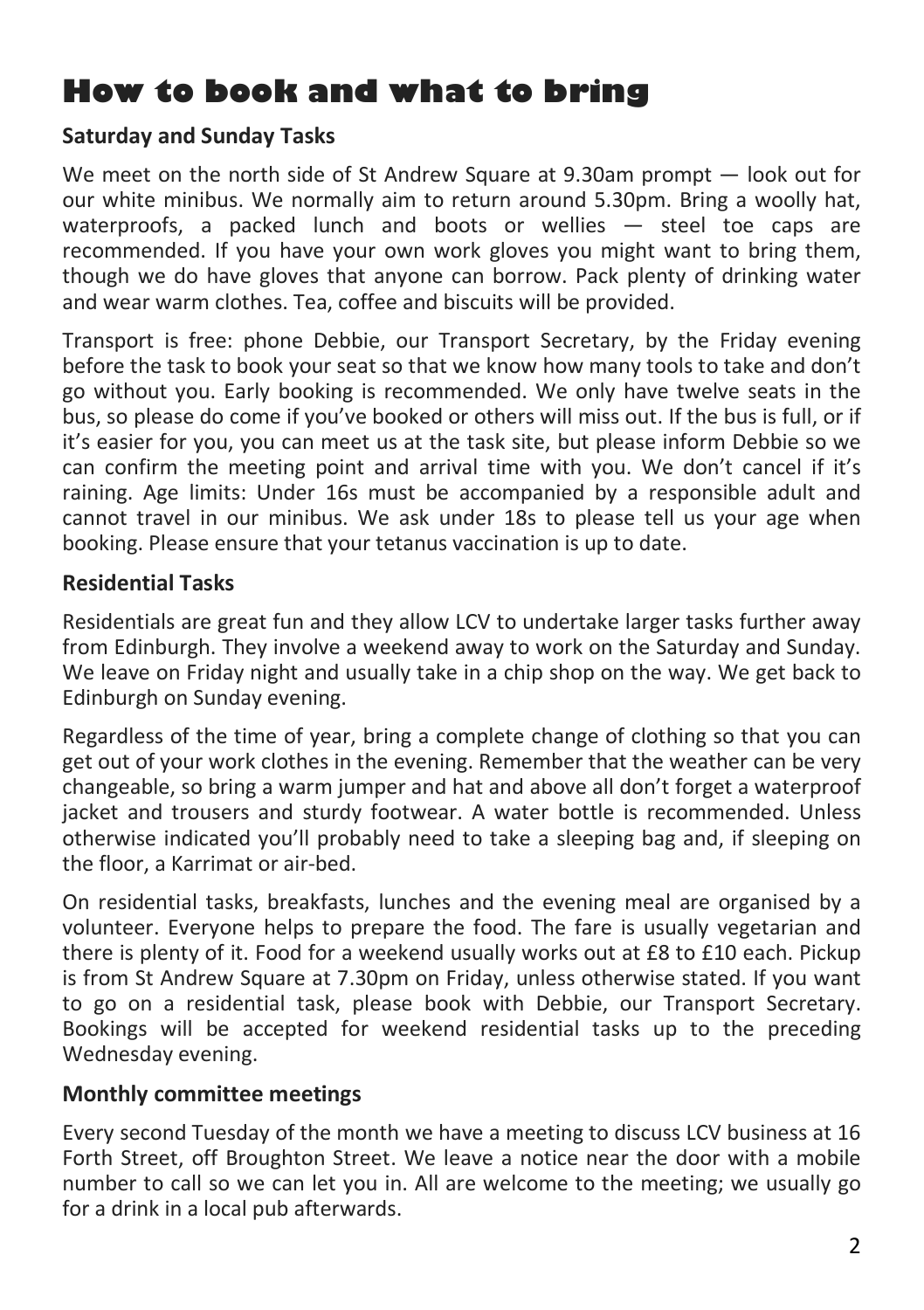# LCV Contacts

| <b>William McSporran</b> | Co-ordinator                              |
|--------------------------|-------------------------------------------|
|                          | coordinator@lcv.org.uk                    |
| <b>David Nutter</b>      | <b>Treasurer</b>                          |
|                          | treasurer@lcv.org.uk                      |
| <b>Matt McCabe</b>       | <b>Task Organiser</b>                     |
|                          | tasks@lcv.org.uk                          |
| <b>Debbie Tribak</b>     | <b>Transport Secretary</b>                |
|                          | transport@lcv.org.uk                      |
|                          | 0131 337 0223                             |
| <b>Greg Parker</b>       | <b>Membership Secretary</b>               |
|                          | membership@lcv.org.uk                     |
| <b>Jackie Howlett</b>    | Leader/Driver Organiser                   |
|                          | logistics@lcv.org.uk                      |
| <b>Katie Koehler</b>     | <b>Publicity Officer</b>                  |
|                          | publicity@lcv.org.uk                      |
| <b>Greg Parker</b>       | <b>Data Protection Officer</b>            |
|                          | dataprotection@lcv.org.uk                 |
|                          | https://www.lcv.org.uk/legal/privacy.html |
| <b>Niamh Ni Nagy</b>     | <b>Fundraising Officer</b>                |
|                          | fundraising@lcv.org.uk                    |
| <b>David Nutter</b>      | Webmaster                                 |
|                          | webmaster@lcv.org.uk                      |
| <b>Trevor Paterson</b>   | <b>Minibus Manager</b>                    |
|                          | minibus@lcv.org.uk                        |
| <b>Edith Lendák</b>      | <b>Toolshed Manager</b>                   |
|                          | tools@lcv.org.uk                          |
| <b>Sarah McConachie</b>  | Trustee (50 <sup>th</sup> Anniversary)    |
|                          | sarah.mcconachie@lcv.org.uk               |
| <b>Edel Sheridan</b>     | Trustee (50 <sup>th</sup> Anniversary)    |
|                          | edel.sheridan@lcv.org.uk                  |
| <b>Aurelie Brousse</b>   | <b>Newsletter Editor</b>                  |
|                          | mucker@lcv.org.uk                         |
|                          |                                           |

## Online locations

Check out our website: www.lcv.org.uk Like us on Facebook: www.facebook.com/LothiansConservationVolunteers Follow us on Instagram: www.instagram.com/lothiansconservation/ Join our Yahoo Newsgroup: to join our newsgroup, Icvnews, send an email to webmaster@lcv.org.uk